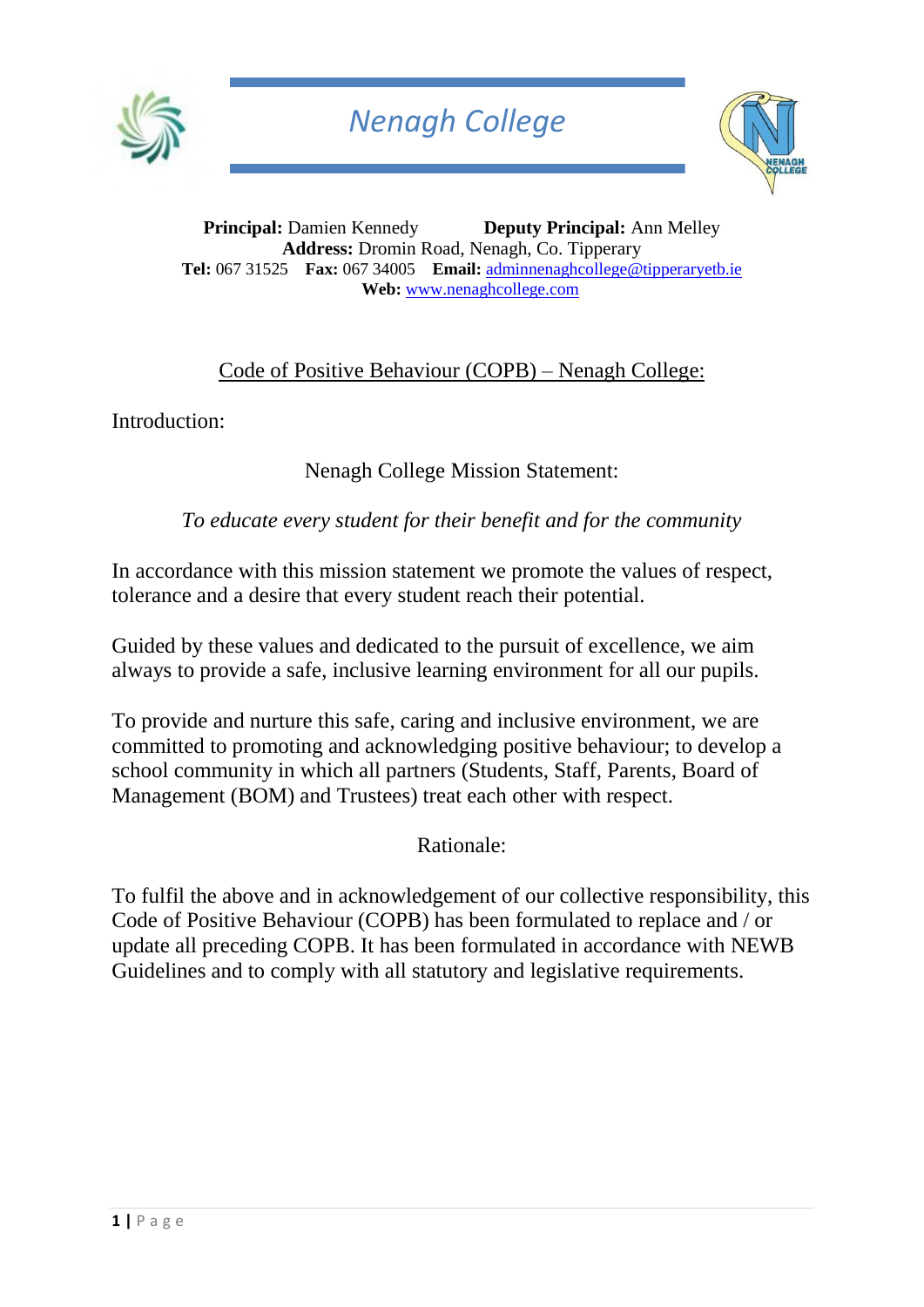



## Partnership:

The BOM, Staff, Parents and Pupils of Nenagh College acknowledge and accept their collective responsibility to act in a manner that promotes a positive, mutually respectful and tolerant school climate in accordance with the values espoused in staff, parent and student charters.

Scope:

This COPB encompasses the day-to-day procedures and protocols, (a) specified in our School Journal (b) appended to this document, (c) and that may be developed from time to time. Its' remit is always when the pupil is:

- At school, representing the school or wearing the school uniform.
- Travelling to and from school.
- Associated with the school.

• Outside of school time where the conduct of a pupil affects the welfare of a member/members of the school community or brings the school into disrepute.

Goals/Objectives:

This COPB sets out to:

1. Enable the principal to carry out their responsibility to maintain order and good discipline in the school.

2. Ensure that the school's high expectations regarding the behaviour of all our pupils are widely known and understood.

3. Encourage and reinforce good behaviour; self-respect and respect for others; respect for property and the school environment.

4. Promote a school environment that is conducive to excellent teaching and learning in which, in so far as is possible, every pupil can benefit from and make a full contribution to the life of the school.

5. Enable pupils to play an active part in formulating and regularly reviewing our Student Charter (Appendix 1) thus encouraging them to take personal responsibility for their behaviour.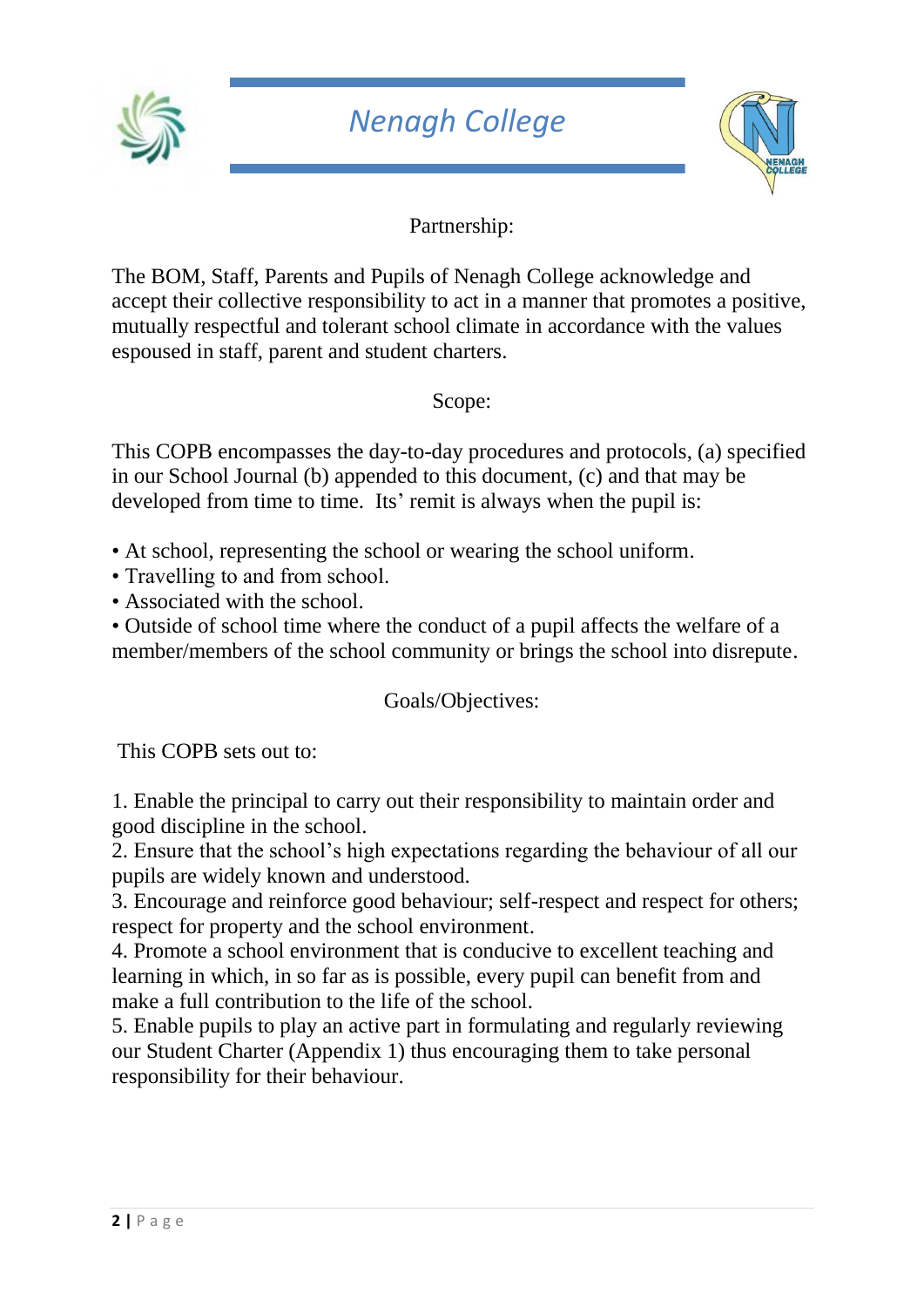



Supports / Structures / Procedures to Promote Positive Behaviour:

#### School Journal:

Our School Journal informs pupils and parents of our expectations in relation to pupil behaviour and provides easy access to essential 'General School Information & Procedures', Dignity in the Work Place Charter (Appendix 2), Procedure for signing out of school during school day (Appendix 3).

It is also a method of communicating with parents regarding matters that pertain to our COPB, e.g. it is a record relating to 'Behaviour' (positive and negative), 'Absences', 'Classwork / Materials / Homework', 'Uniform / Mobile Phones / Electronic Devices', etc. These records require parents to sign / countersign them, thus explicitly inviting them to both support our Code of Positive Behaviour and to be actively involved in its administration.

#### VSware:

The school's information portal which is used to store all reports and data held by the school on the pupils. It is also used as a communication tool between teachers and teachers and middle and senior management

#### Nenagh College Student Charter:

This is a core component of our COPD. This Charter was formulated primarily by the pupils and teaching staff and audited and amended by representative members of the Student Body (SC). It will be displayed in prominent areas of the school. This Charter will be reviewed on an ongoing basis.

## Monitoring Pupil Behaviour:

Behaviour Reports constitute a modulated and progressive recording of positive and negative behaviours. They provide opportunities for pupils to discuss both positive and negative behaviours with their teachers, class tutors, and with their year heads and to work towards obtaining more positive reports and fewer or no negative reports. Reports are evaluated at Year Head meetings with the Principal and Deputy Principal.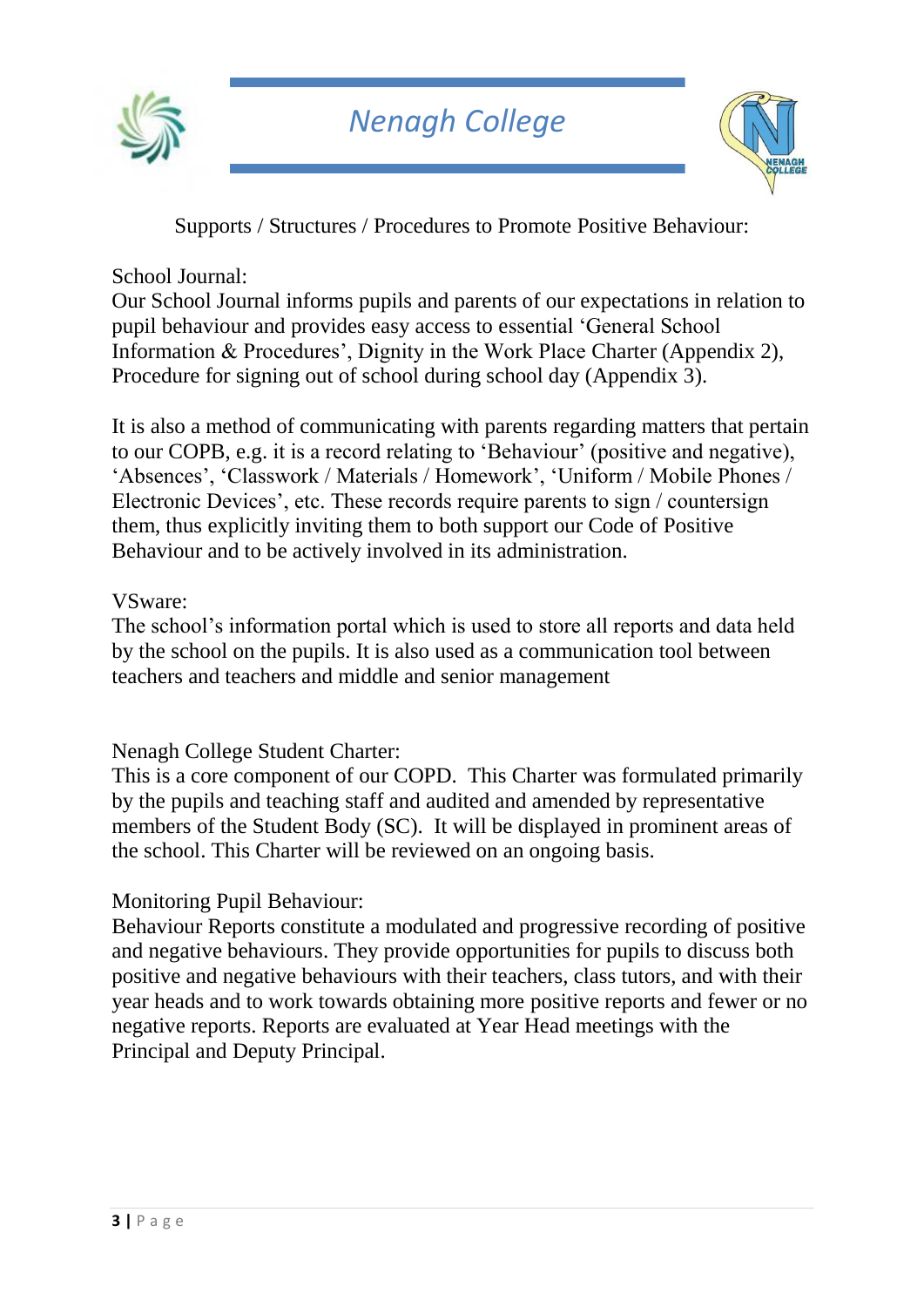



## Class Directors:

Class Directors play a critical part in fulfilling our school's mission to provide a caring, inclusive environment for our pupils through their special care of one class group. Class Directors are assigned to each class group at Junior Cycle. Thereafter, Year Heads and Programme Co-ordinators assume responsibility for full year groups.

Guidance Counsellors / Learning Support / Resource Staff also apply their expertise and specialist training to facilitate optimal learning and best behaviour.

#### Assemblies:

Since the beginning of the 2014/2015 school year, we have introduced assembly, placing the focus strongly on positive behaviour and student achievement. Assemblies are an opportunity for school management to recognise student achievement at all levels.

#### Suitable Curriculum / Classroom Management:

We constantly evaluate the curriculum provided in our school particularly for pupils. We modify the curriculum and seek to provide additional programmes to ensure that each student flourishes in a productive and encouraging environment. Teachers constantly evaluate their classroom management and teaching strategies to improve the learning environment for all pupils and to help minimise instances of unacceptable behaviour. School Management regularly arranges in-school CPD and / or encourages teachers to be involved in CPD to improve their teaching strategies.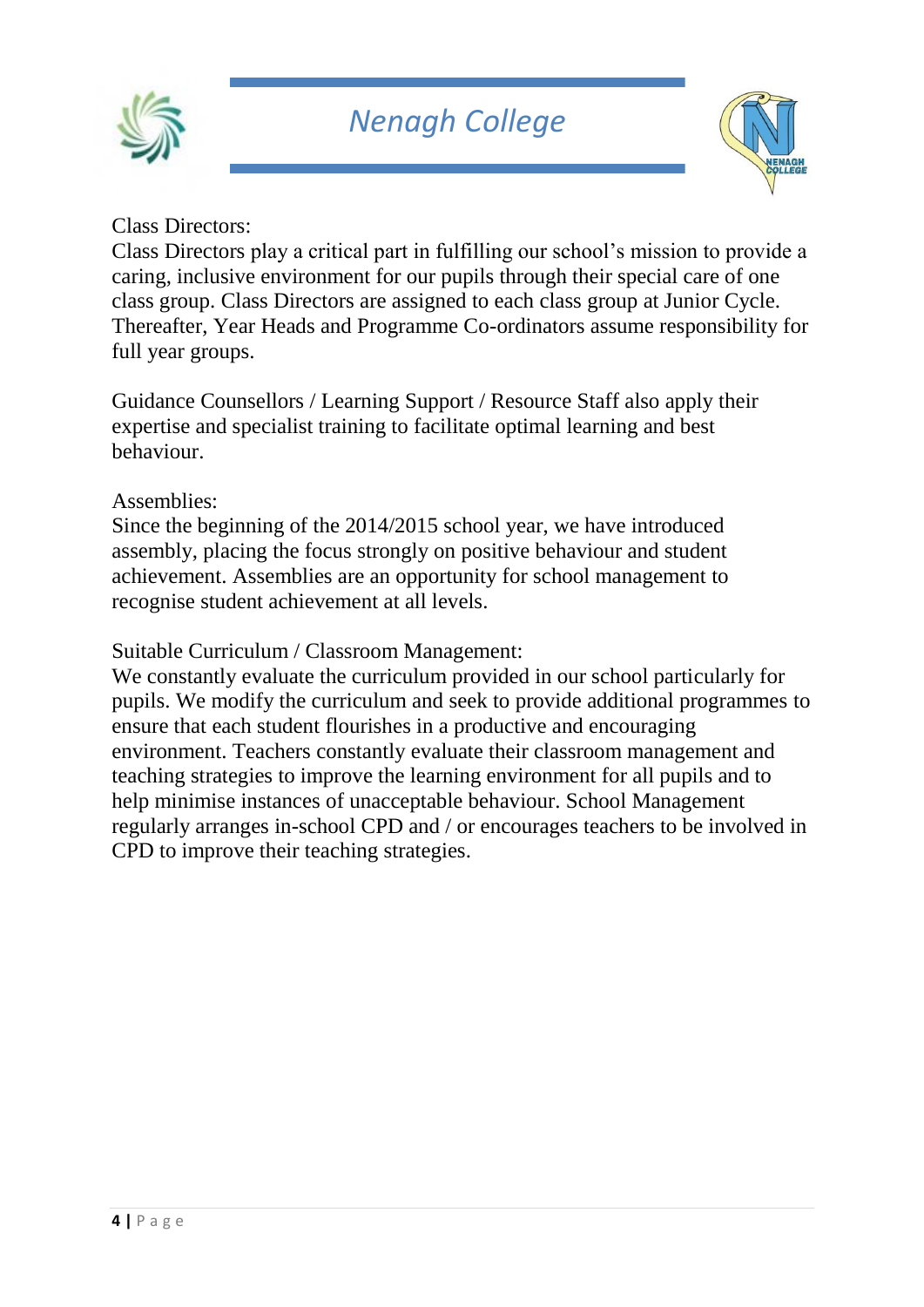



Student Council (SC):

The Student Council gives an important, empowering role to our pupils. It is their elected, democratic voice. It provides the opportunity for pupils to give their opinions, to initiate improvements, to liaise with school management, to advocate on behalf of all pupils. The SC has a positive impact on the life of our school community. For example, the SC played a formative role in the formulation of our Student Charter.

### Parent Council (PC)

Parents play a pivotal part in promoting positive behaviour in our school. We acknowledge the excellent behaviour of our pupils. We acknowledge the contribution of parents to the formulation of the COPD; their weekly signing of the 'Homework Section' of the School Journal; their daily / weekly checking of their son's / daughter's School Journal; their notifying the school when their son / daughter is absent; their reading and discussion of The Student Charter with their sons / daughters from time to time; their ensuring that their sons / daughters comply with the rules / procedures / protocols set down in all relevant school policies but particularly in the Student Charter; their prompt communication with the school when matters relating to breaches of our COPD come to their attention.

Nenagh College Parent Charter (Appendix 4) clearly amplifies the expectations and responsibilities of parents.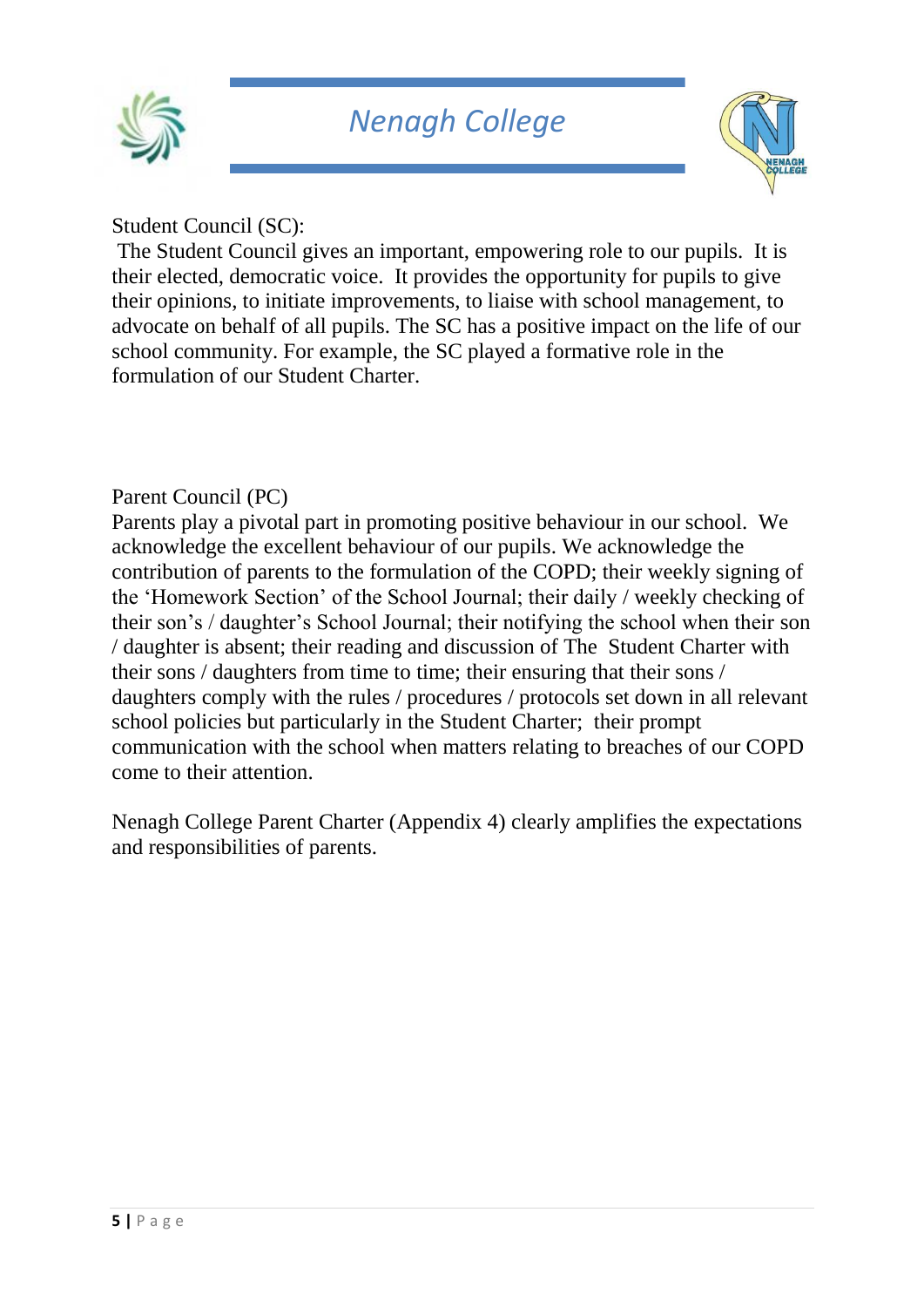



# Stage 1.

| <b>Behaviour</b>          | <b>Immediate Response</b> | Actions to support<br>improved behaviour |
|---------------------------|---------------------------|------------------------------------------|
| Initial or Minor breaches | Verbal warning:           | Verbal agreement                         |
| of class rules.           | Teacher challenges        | requested re future                      |
| Examples:                 | behaviour as being        | behaviour and                            |
| • Poor Punctuality        | unacceptable. Teacher     | compliance with Student                  |
| Not doing                 | refers to Student Charter | Charter.                                 |
| homework                  | and references relevant   | Parents countersign                      |
| Not having                | section for student.      | journal note to indicate                 |
| $\bullet$                 | Written:                  | their awareness of                       |
| required class            | Teacher records in        | incident and                             |
| materials                 | Journal under the         | acknowledgement of                       |
| Slight disruption         | appropriate heading:      | breach of class rules.                   |
| of class                  | Copies note to VS ware    | Teacher checks note at                   |
| (This list is not         | profile and notifies Year | next class / updates                     |
| exhaustive)               | Head                      | <b>VSware</b>                            |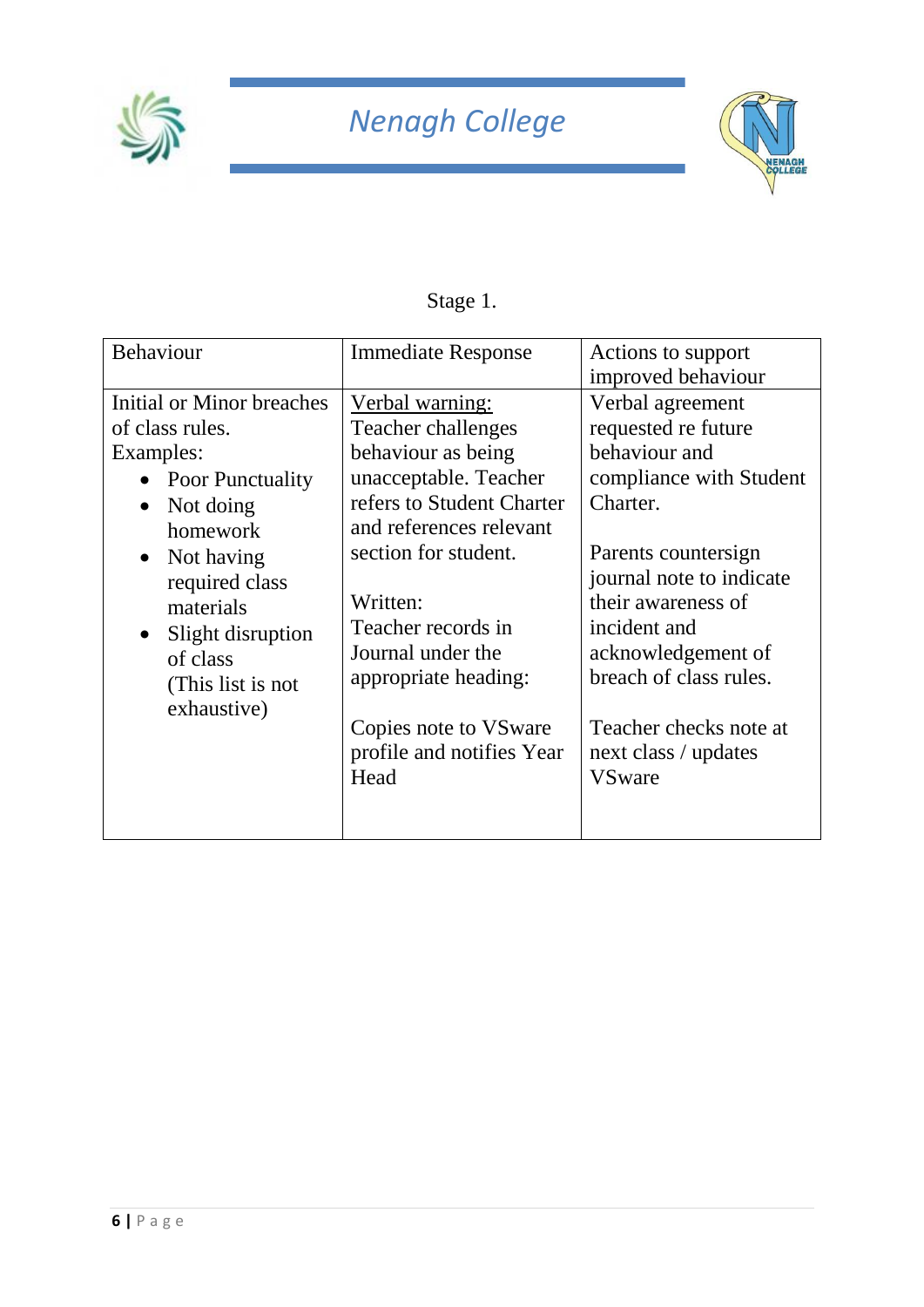



| Stage: |  |
|--------|--|
|--------|--|

| Behaviour                  | <b>Immediate Response</b> | Actions to support<br>improved behaviour |
|----------------------------|---------------------------|------------------------------------------|
|                            |                           |                                          |
| Repeated breaches/ or      | Teacher challenges the    | Year Head meets with                     |
| more serious breach of     | behaviour as being        | pupil re: behaviour / any                |
| class rules                | unacceptable.             | underlying issues                        |
|                            |                           | causing the behaviour.                   |
| Examples:                  | Written Records in        |                                          |
| Poor punctuality.          | Journal under the         | Invites parent(s) to a                   |
|                            | appropriate heading:      | meeting to discuss                       |
| Not doing homework         |                           | behaviour and how to                     |
|                            | Behaviour / Class Work /  | improve it.                              |
| Not having required        | Materials / Homework /    |                                          |
| materials for class        | Mobile phone /            | Puts pupil on a                          |
|                            | Electronic devices / Late | Behaviour Monitoring /                   |
|                            | to school / class without | <b>Conduct Sheet</b>                     |
| Disruption of a class $\&$ |                           |                                          |
| impeding the learning of   | a note, etc.              |                                          |
| others                     |                           | Arranges for counsellor                  |
|                            | * If this is second       | to see the pupil to assist               |
| Being disrespectful to     | incident under the same   | pupil in understanding                   |
| teachers/other pupils      | heading:                  | reasons for behaviour                    |
|                            |                           | and reasons why it is not                |
| Bullying (cyber bullying)  | Teacher discusses with    | acceptable                               |
|                            | Year Head and writes      |                                          |
| Using mobile               | additional note to Parent | Makes reasonable                         |
| phone/electronic devices   | in Journal                | adjustments for                          |
| at times when not          |                           | managing behaviour                       |
| permitted                  | - VSware updated          | which is related to a                    |
|                            |                           | pupil's special                          |
|                            |                           | educational need or                      |
|                            |                           | disability.                              |
|                            |                           |                                          |
|                            |                           | <b>Updates VSware</b>                    |
|                            |                           |                                          |
|                            |                           |                                          |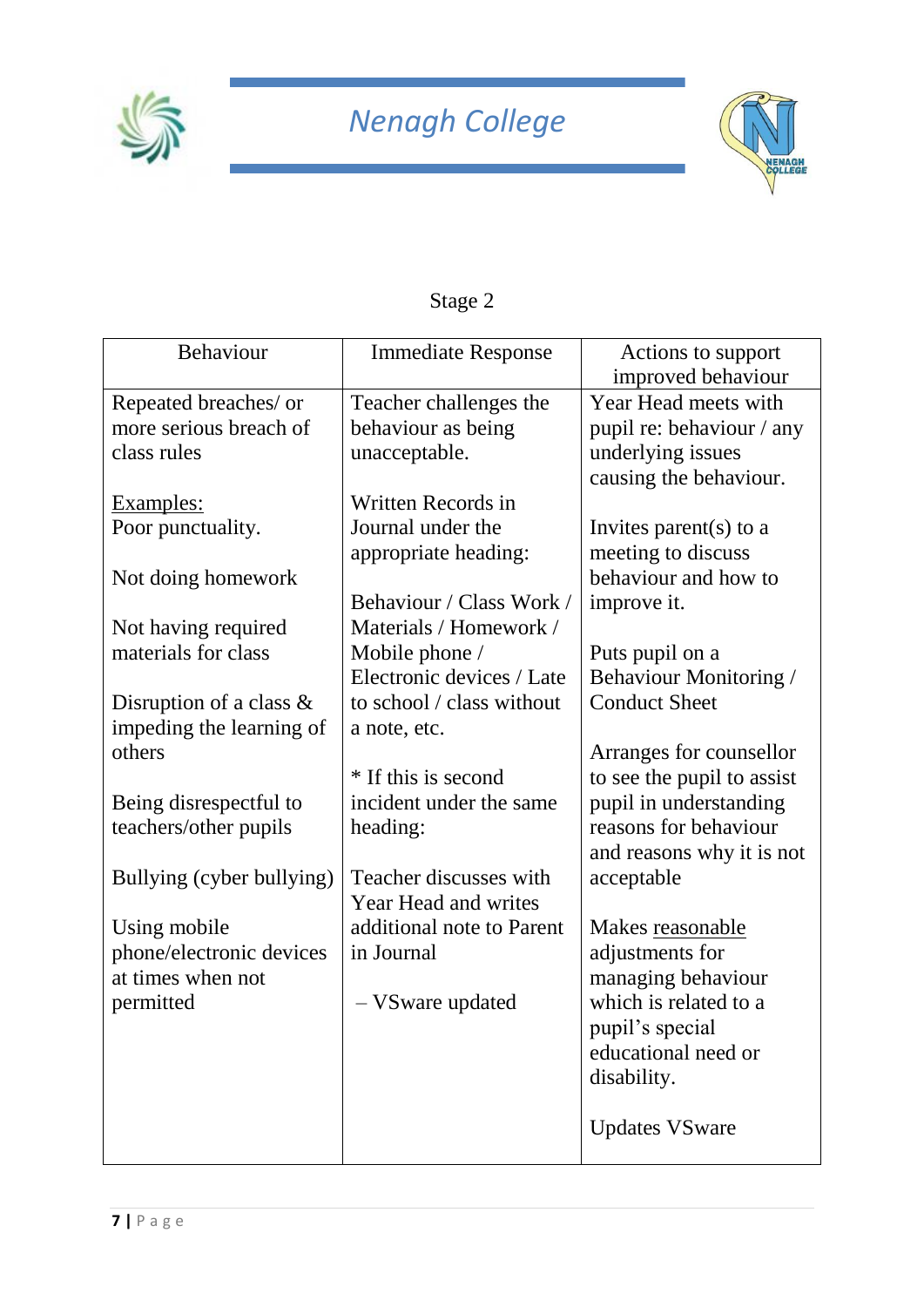



## Stage 3

| Behaviour                 | <b>Immediate Response</b>  | Actions to support          |
|---------------------------|----------------------------|-----------------------------|
|                           |                            | improved behaviour          |
| Repeated / Serious        | Teacher:                   | Year Head:                  |
| breaches of rules.        | Teacher challenges the     | <b>Contacts Parents and</b> |
| Examples:                 | behaviour as being         | invites them to a meeting   |
| Disrespect to / malicious | unacceptable and pupil     | (with Principal/Deputy      |
| allegation against staff  | told to stop.              | Principal). Conditions set  |
|                           |                            | re future behaviour         |
| Disruptive behaviour in   | Written:                   | [Parents and Pupil sign     |
| class or elsewhere        |                            | written agreement re:       |
|                           | Records breaches on        | future behaviour]           |
| Refusal to co-operate     | <b>VSware and notifies</b> |                             |
|                           | Year Head (Teacher may     | Decides strategies with     |
| Refusal to carry out      | write additional note to   | class tutor and subject     |
| reasonable request        | parent in Journal).        | teacher in whose class      |
|                           |                            | misbehaviour is             |
| Abusive, disrespectful    | Discusses behaviour with   | happening.                  |
| language                  | Year Head and decides      |                             |
|                           | strategies to improve      | Year Head arranges          |
| Disrespectful to staff /  | behaviour.                 | lunch time detention.       |
| other pupils              |                            |                             |
|                           |                            | Principal / Deputy          |
| Stealing of property      | May give extra work to     | arranges after school       |
|                           | pupil.                     | detention.                  |
| Damage to property        |                            |                             |
|                           |                            | Principal makes referral    |
| Inappropriate use of      |                            | to CAMHS / TUSLA            |
| mobile phone /electronic  |                            |                             |
| devices                   |                            | *Suspends pupil for         |
|                           |                            | maximum of five days.       |
| Serious bullying          |                            |                             |
|                           |                            | *Refers Pupil to BOM to     |
| Physical violence         |                            | consider the future of the  |
|                           |                            | pupil in the school         |
|                           |                            | (*NEWB Guidelines           |
|                           |                            | 2008)                       |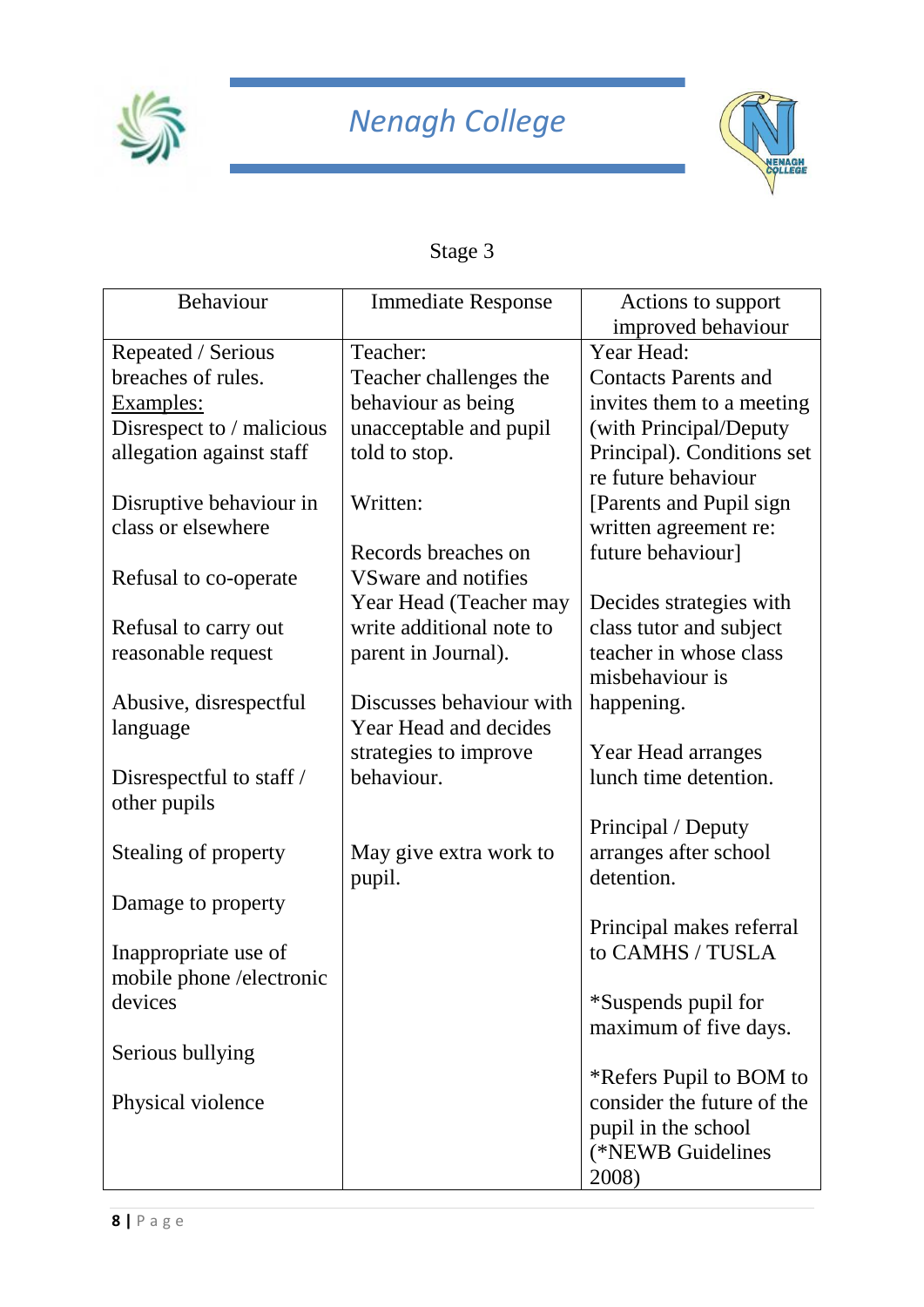



Sample breaches of Classroom / School rules:

Using phones / electronic devices outside of permitted times / inappropriate use of same

Not having School Journal

Not doing classwork and / or homework

Repeatedly arriving late to school or to class / skipping class / leaving school without permission

Chewing gum / throwing paper or littering / throwing any object that could possibly cause injury

Damage to school property (e.g. graffiti); setting off fire alarms / bringing inappropriate items to class / theft / involvement with or possession of prohibited substances or dangerous items.

Refusal to obey the reasonable request of a member of staff

Disruptive behaviour / belligerent arguing or answering back / disrespect towards a teacher / aggression towards a teacher or other pupil / mocking the efforts of other pupils / fighting / bullying / use of foul and abusive language / behaviour likely to endanger the safety of others.

Smoking on the school campus is considered a serious breach of school rules and relevant tobacco legislation.

It is also considered a serious threat to the Health & Safety of others.

Anyone found smoking on the school campus will incur an immediate two (2) day suspension.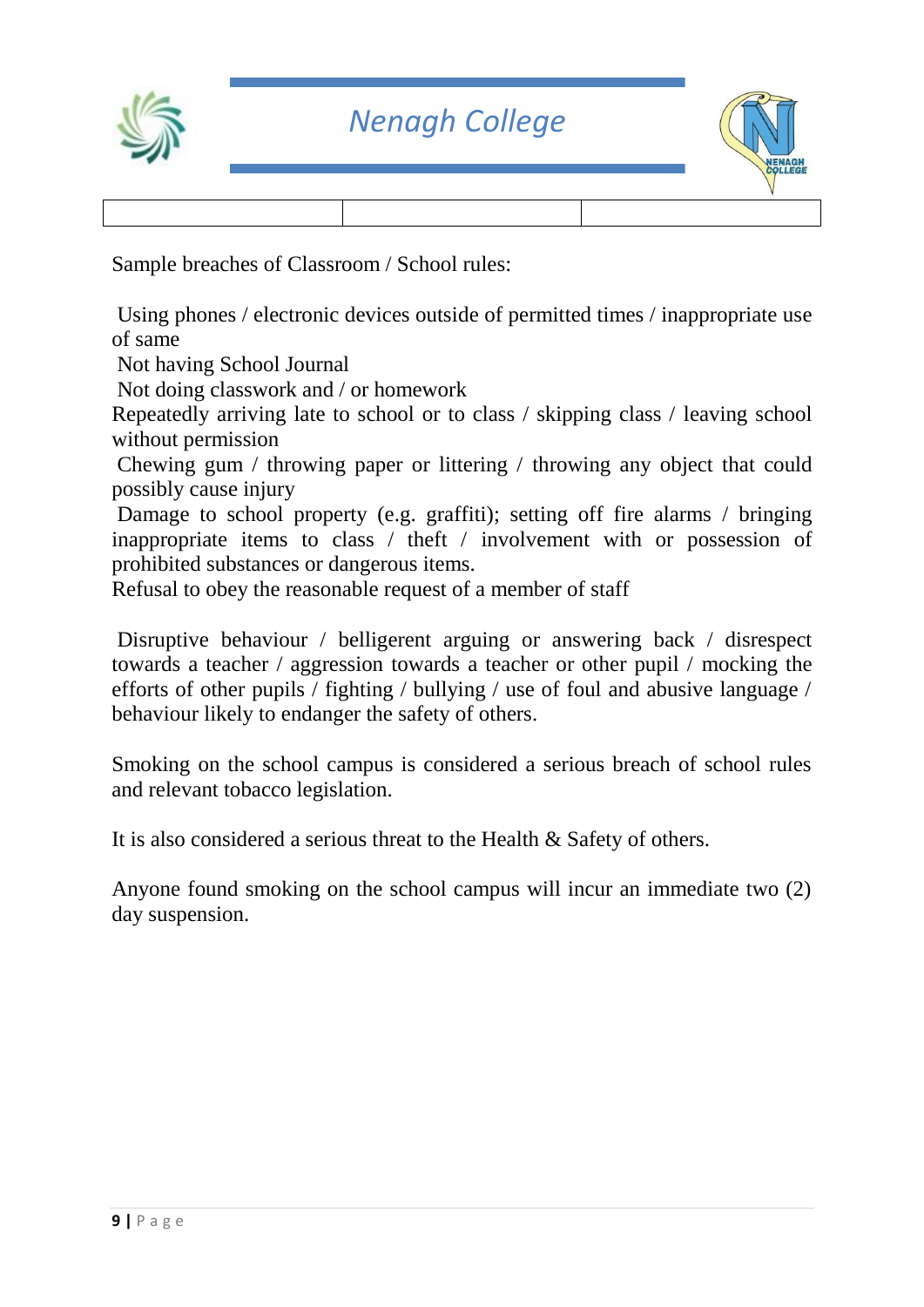



Conducting Searches:

The Principal / Deputy Principal or a Teacher with responsibility for lockers may request a pupil to show the contents of their schoolbag / pockets, outer clothing, pencil case or any personal property. This would normally happen in the presence of a second pupil and a second member of staff. If the pupil refuses, sanctions will be applied in accordance with the Code of Positive Behaviour.

The Principal may authorise the searching of a pupil's locker or school property without the consent of the pupil. Searches, with or without consent, should only be undertaken when there are reasonable grounds for suspecting that a pupil has a prohibited or stolen item in their possession. Where the principal, or staff authorised by the principal, find anything which they have reasonable grounds for suspecting is a prohibited item, they may seize, retain and dispose of that item as appropriate. The principal may contact the Gardaí for advice on how best to proceed.

Searches will be conducted in such a manner as to minimise embarrassment or distress. Any search of a pupil's personal property or possessions will be carried out in the presence of the pupil and another member of staff. Where a pupil's property is searched, the searcher and the second member of staff present will usually be the same gender as the pupil. This may not be the case, however, where it is reasonably believed that serious harm may be caused if the search is not carried out immediately and it is not practical to summon another member of staff.

Prohibited items:

- Knives or weapons, alcohol, illegal drugs and stolen items
- Tobacco, cigarette papers, e-cigarettes, fireworks and pornographic images

• Any article that a member of staff reasonably suspects has been, or is likely to be, used to commit an offence or cause personal injury to or damage to the property of any person (including the pupil)

- Any other items as defined in law from time to time
- Any other items as proscribed by the Board of Management from time to time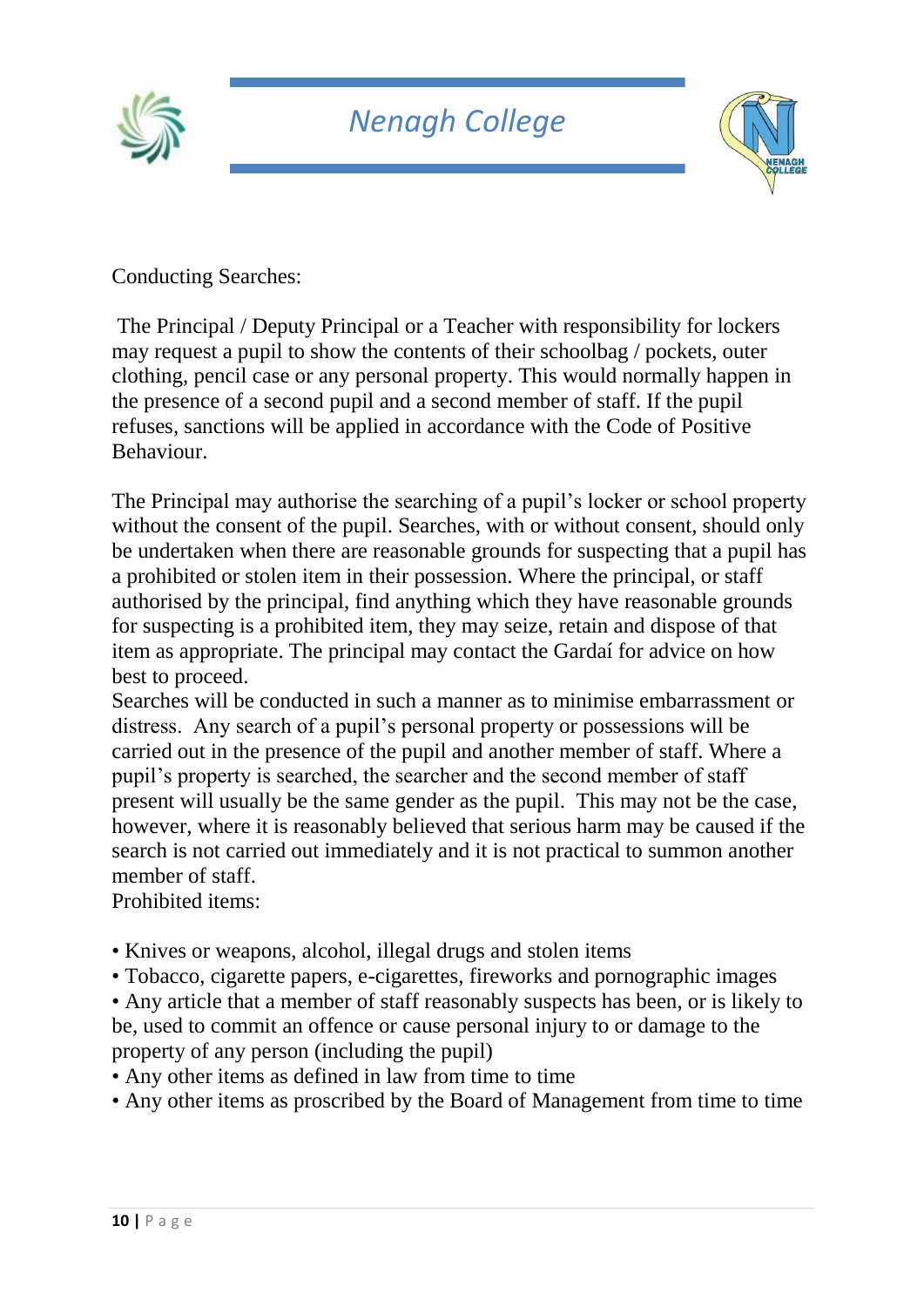



Roles and Responsibilities:

At the beginning of each school year, the Year Heads along with the Principal, Deputy Principal and where applicable Class Directors will constitute the Positive Behaviour Strategy Team for that school year and they will review and evaluate the Code of Positive Behaviour. The Year Heads, working closely with Class Directors and subject teachers, will oversee the on-going implementation of the policy. Throughout the year the Year Heads will advise the senior management team on new initiatives to promote positive, respectful behaviour in our school. The Principal is committed to providing / arranging CPD for the Year Heads in relation to the promotion of positive behaviour.

Reviewing and Evaluating the Policy:

The policy will be reviewed and evaluated by senior management on an ongoing basis. The on-going review and evaluation of this policy will take cognisance of changing information, legislation or guidelines [e.g. from the Department of Education and Skills (DES), the National Education Welfare Board (NEWB)], and feedback from teachers, parents and pupils. The policy will be revised as necessary in the light of such review and evaluation and within the framework of school planning.

Pupils, staff and parents are aware of the COPB e.g. through the prominent display of the Student Charter in the school, its' publication in the School Journal and on the school website; through the excellent behaviour of the vast majority of our pupils; through the improved behaviour of the small number of pupils who present with challenging behaviours. Positive feedback is received from pupils, parents, staff and others in relation to the COPB and in relation to how our pupils behave both within the school and in the wider community.